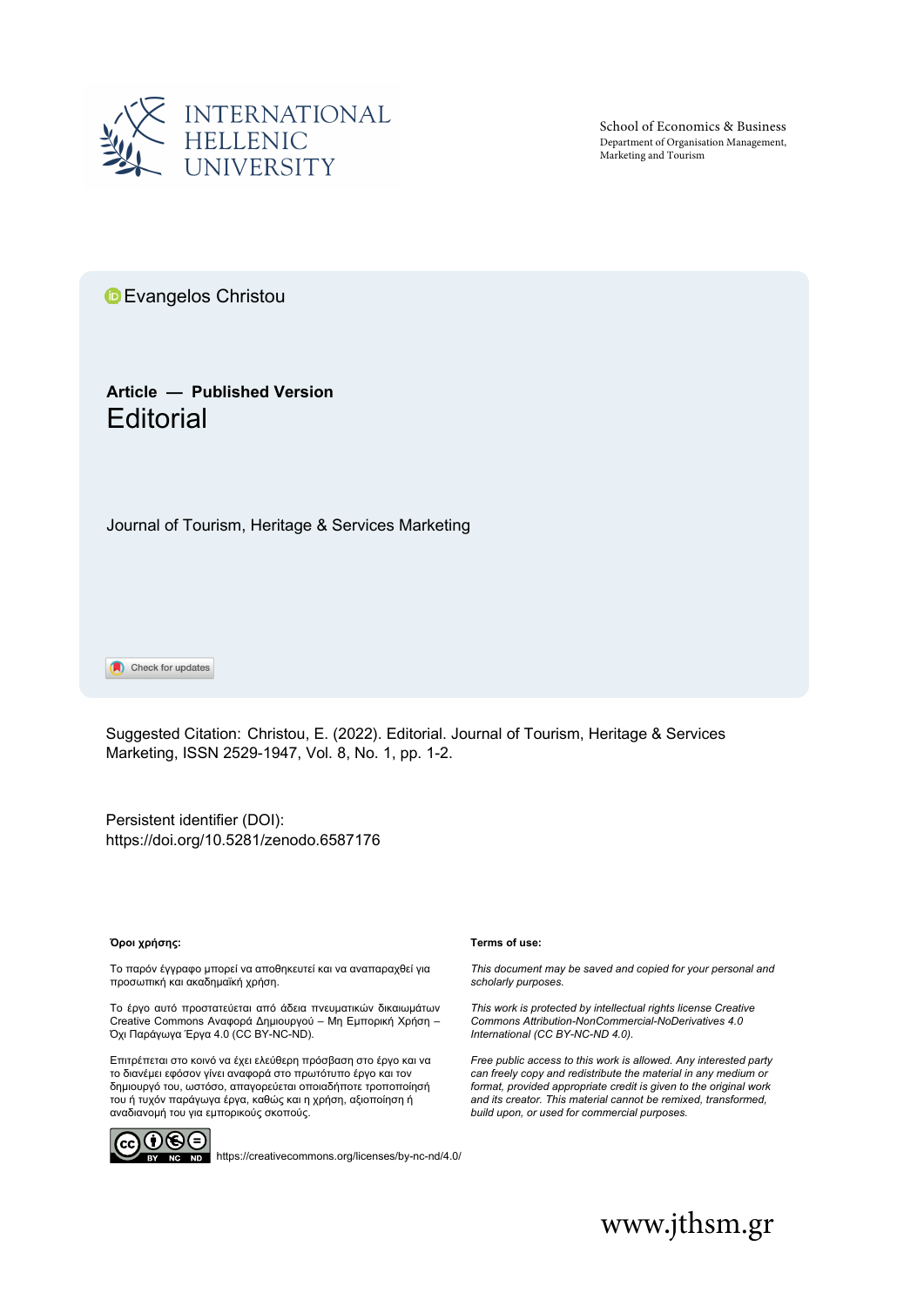Check for updates

# **Editorial**

## **Evangelos Christou, Editor-in-Chief**

International Hellenic University, Greece

**JEL Classification:** *L83, M1, O1*

**Biographical note:** Evangelos Christou is Professor of Tourism Marketing and Dean of the School of Economics & Business at the International Hellenic University, Greece (echristou@ihu.gr).

### **1 INTRODUCTION**

I am pleased to present the fifteenth publication of JTHSM (volume 8, issue 1), the first issue in its eighth year of publication. Thisissue focus on furthering the journal's scope and consolidating its position in both conceptual developments and practical applications in tourism, heritage, and services through publication of six quality manuscripts: five full papers that underwent rigorous double-blind reviewing, and a research note.

### **2 PRESENTATION OF THE FIRST ISSUE FOR 2022**

The present issue of JTHSM contains five full paperes written by twelve authors located in seven different countries and affiliated with eight different universities.

The first full paper is written by Charalampos Giousmpasoglou and Dzung Dinh from Bournemouth University in the United Kingdom. This study develops a critical understanding of Contactless Mobile Payment (CMP) in the context of consumer behaviour and explores its use in the Vietnamese restaurant industry. CMP is a technological innovation that shapes the future of service-related industries. An online survey was used to collect the data (n=153) from Vietnamese consumers. Data analysis was conducted with the use of SPSS and AMOS software. A Confirmatory Factor Analysis (CFA) in conjunction with Structural Equation Modelling (SEM) were employed to explore consumer perceptions regarding the use of CMP. The findings indicate that consumers find CMP a fast and convenient way to make transactions in Vietnamese restaurants. The findings also indicate the importance of ease of use and security. The study contributes to the understanding of consumer behaviour in regard to technology in the service industries context focused on the restaurant industry. The managerial implications of this study highlight a number of benefits for both consumers and businesses, such as efficiency, speed, and improved customer service; on the other hand, the potential of fraud poses a serious threat for both sides.

Despite second homes having been extensively studied in the tourism area during the last two decades, there is a lack of updated review. The main purpose of the second paper,

© 2022 Authors. Published by International Hellenic University ISSN: 2529-1947. UDC: 658.8+338.48+339.1+640(05) http://doi.org/10.5281/zenodo.6587176 Published online: 30 May 2022 www.jthsm.gr

written by Maria José Alonsopérez and Juan Gabriel Brida from the Universidad de la República in Uruguay and Mara Leticia Rojas from the Universidad Nacional del Sur in Argentina, is to present a systematic literature review and a revision of the main issues studied. The article begins with a discussion about different concepts and definitions. It highlights the lack of an internationally accepted definition of second home tourism and proposed one. Then, our literature review in second homes shows the growth of publications, country specification, the affiliation of lead authors and the leading serial source titles. The review is based on a comprehensive search in Scopus through keywords. Additionally, the main topics and issues related to second homes are summarised. Results show that the number of publications has grown almost steadily, with a maximum in 2018. American, Nordics and South African authors dominate second homes research. Publications have been shifted from Tourism Geographies journals to Tourism journals showing a greater specification in the area. Finally, based on our review on topics, we conclude that there is still more to study, most of all in the field of theoretical work, the analysis of economic, environmental, and social impacts and the role of unexpected events, such as Covid 19, that has changed the use of second homes.

In the third full paper, Yenal Yağmur from Siirt University in Turkey and Akın Aksu from Akdeniz University in Turkey, aim to establish a model for the risk assessments of tourists and to determine whether destination image has a mediating effect in the relationship between perceived risk, behavioural intentions, and satisfaction. The study has a quantitative research design in which data were collected through questionnaires. To ensure the construct validity of the proposed model, first, confirmatory and exploratory factor analyses were performed, and then the structural equation modelling technique was used. Amos 22 and SPSS 22.0 programs were used for the analysis of the data. As a result of research analysis, it has been found that cognitive image had a partial mediating role between the behavioural intentions and satisfaction the tourists (between perceived risk and satisfaction) whereas affective image had no mediating impact between the tourists' perceived risks, behavioural intentions, and satisfaction. This study has some theoretical and practical contributions. Considering that the halal tourism literature is a very new concept, it is thought



Some rights reserved. Except otherwise noted, this work is licensed under **https://creativecommons.org/licenses/by-nc-nd/4.0**